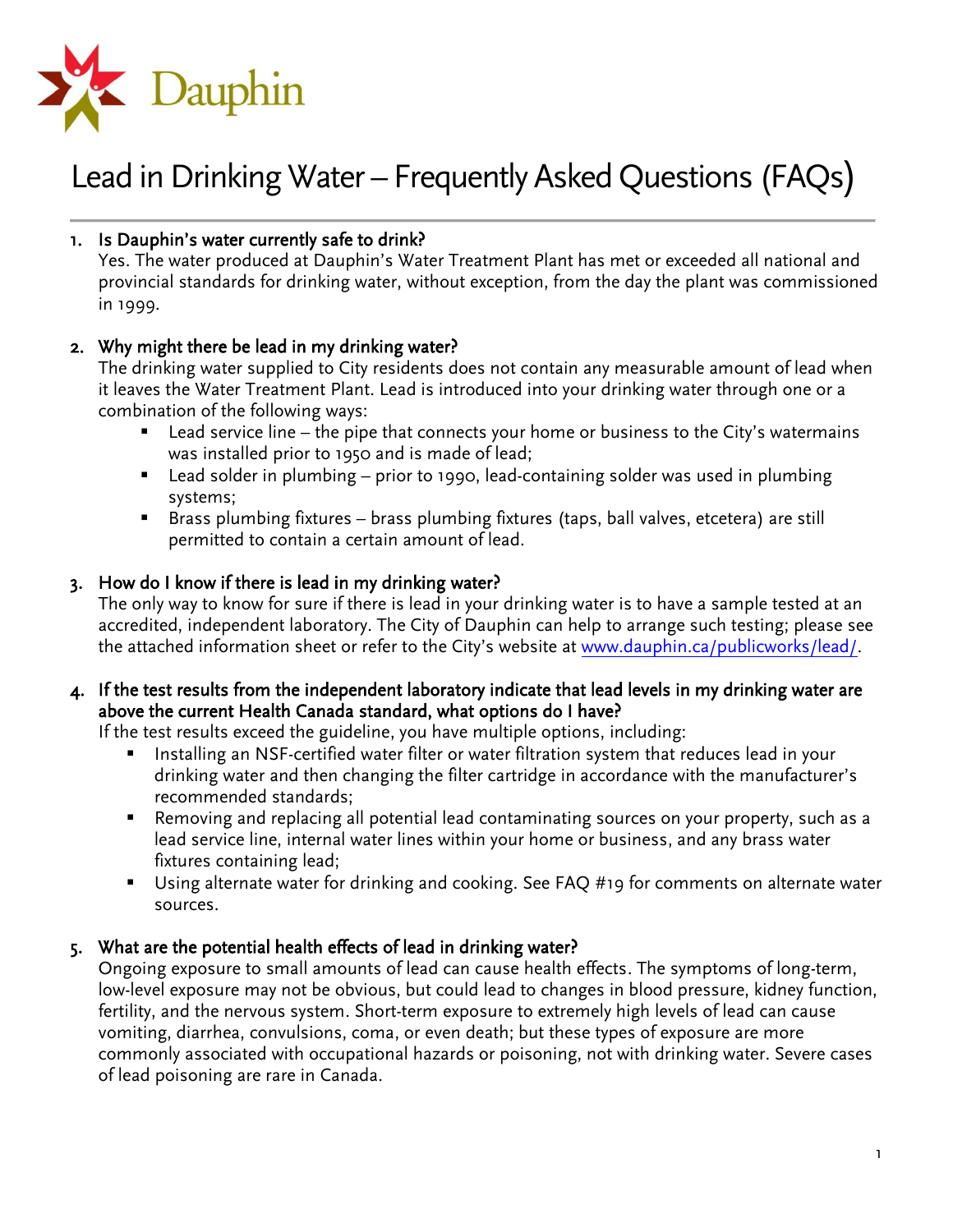

## 6. Who is most vulnerable to lead in drinking water?

Everyone should minimize lead exposure as much as possible; however, some people are at higher risk. Children and unborn children are more sensitive to lead exposure than adults. Lead taken in by pregnant women may affect the health of unborn children. Children exposed to lead, even at low levels, may be at a higher risk for developmental delays, a decrease in language skills, intellectual disability, and delayed puberty. Population studies of low levels of lead exposure in children showed associations with reduced intelligence quotient (IQ) scores and adverse effects on behaviour compared with children who had less exposure to lead. The effects on individual children are variable and difficult to identify.

### 7. Are my pets at risk from lead in their drinking water?

Animals can be affected by increased lead exposure as well. Use water from a tap with a filter that is NSF-certified to reduce lead or use alternate safe water for pets.

### 8. Does the Province of Manitoba test for lead in drinking water?

Yes. All public water systems are required to test for lead on a regular basis and submit those test results to the Province. Testing is currently done at the water source and after treatment. Manitoba's drinking water quality standards apply to distributed water, and lead levels in Dauphin's public water supply is less than the current Health Canada guideline.

#### 9. Why is lead in drinking water becoming an issue now?

The City of Dauphin is working with the Province to be proactive and is concerned about the health of its residents. Health Canada is reviewing the national guideline for lead in drinking water. The new national guideline is also expected to contain specific recommendations for testing water at the tap in homes, schools, and daycares, as opposed to testing water in the utility's distribution system. This guideline is also expected to set the acceptable level of lead in drinking water to 0.005 milligrams per litre.

#### 10. What is the Province planning to do about lead in drinking water?

The Province has been following the Health Canada guideline review process and will be working with water system owners to implement the new guideline once it is finalized. The Province is also working to educate property owners on steps they can take to reduce their lead exposure. Fact sheets are available on the Office of Drinking Water [\(https://www.gov.mb.ca/waterstewardship/odw/public](https://www.gov.mb.ca/waterstewardship/odw/public-info/general-info/lead_in.html)[info/general-info/lead\\_in.html\)](https://www.gov.mb.ca/waterstewardship/odw/public-info/general-info/lead_in.html) and Government of Canada [\(https://www.canada.ca/en/health](https://www.canada.ca/en/health-canada/programs/consultation-lead-drinking-water/document.html)[canada/programs/consultation-lead-drinking-water/document.html\)](https://www.canada.ca/en/health-canada/programs/consultation-lead-drinking-water/document.html) websites, and a copy has been attached for your further information.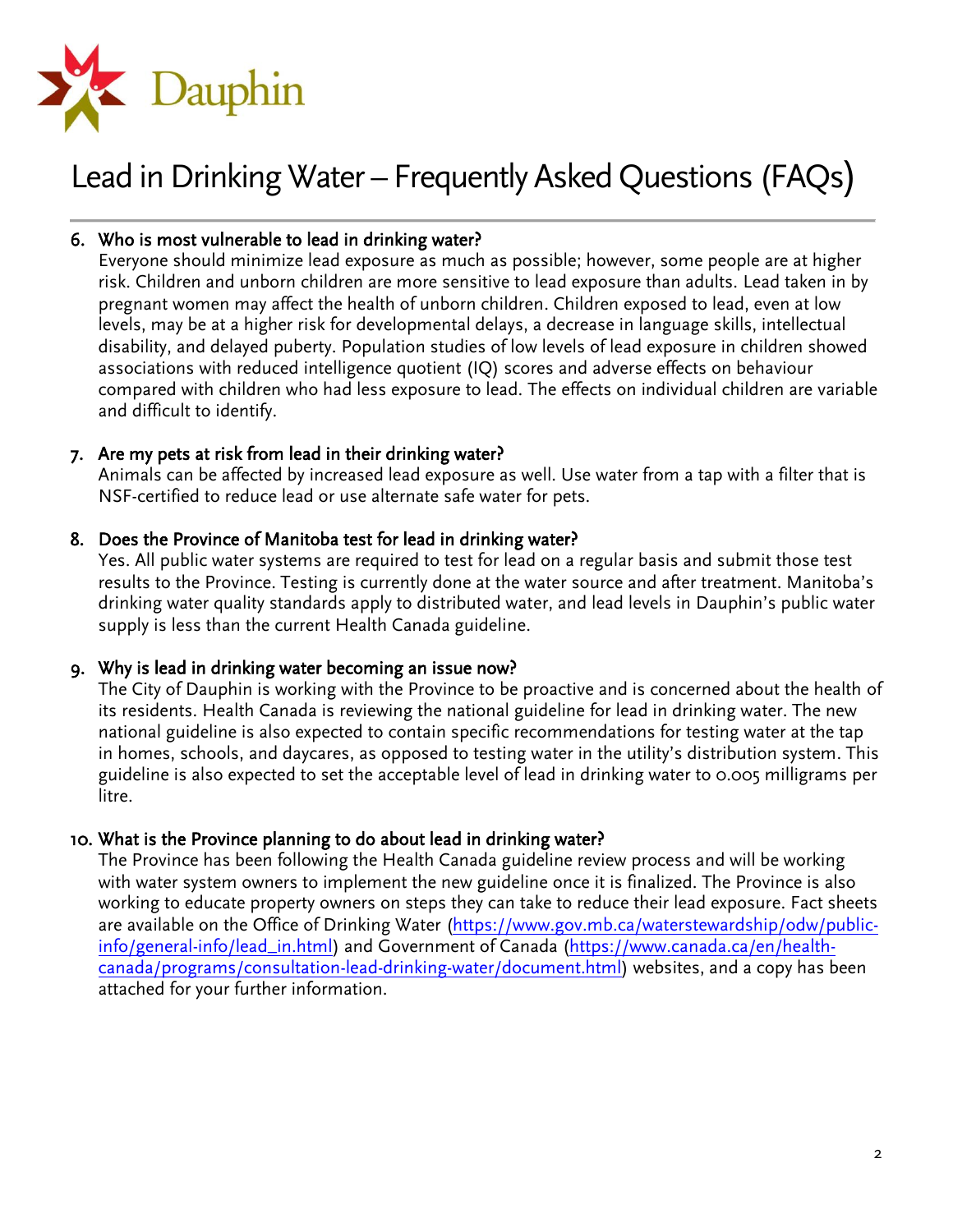

### 11. How long might there have been lead in my drinking water?

This is difficult to know for sure and depends on which of the following three factors listed below are contributing to the lead in your drinking water:

- Lead services lines in Dauphin such service lines were installed prior to 1950 and therefore could have been contributing to lead in your drinking water for 70 years or more. The City can advise you when the lead service line on your property was installed.
- Lead in solder lead solder in plumbing systems was used prior to 1990 and therefore could be contributing to lead in your drinking water for 28 years or more.
- Lead in brass fixtures the contribution of lead in your drinking water from brass fixtures would depend on when they were installed.

#### 12. Is Dauphin the only municipality with lead service lines in Manitoba?

No. Many municipalities in Manitoba and across Canada have lead service lines.

#### 13. Is the Province going to require replacement of all lead service lines?

No. It is up to the property owner to prioritize maintenance and upgrades, including replacement of plumbing servicing the property.

#### 14. How do I know if my home or business has a lead service line?

The City of Dauphin maintains utility records of service lines. A map showing the location of service lines that the City believes are made of lead is enclosed and is available on the City's website at [www.dauphin.ca/publicworks/lead/.](http://www.dauphin.ca/publicworks/lead/) You can also follow the recommendations provided in these two guides to help determine if the service line on your property is made of lead:

<http://gbwater.org/media/82002/lead-pipe-identification-brochure.pdf>

<https://www.phila.gov/water/wu/Lead%20Information/HowToCheckServiceLineLead.pdf>

#### 15. How can I work with the City of Dauphin to replace the lead service line to my property?

The property owner can contact the City of Dauphin and arrange to have the City provide a cost estimate and schedule the work. Alternatively, the property owner could hire a private contractor to have the lead service line replaced. If a private contractor is chosen, please contact the City's Public Works Department (204-622-3202) prior to the work commencing to coordinate connection to the City's watermain.

The City's "Water and Sewer Utility System Bylaw" provides that the City of Dauphin will cost-share the replacement of lead service lines for property owners, with the City paying the cost to replace the line from the watermain to the property line and the property owner paying the cost to replace it from the property line to the building.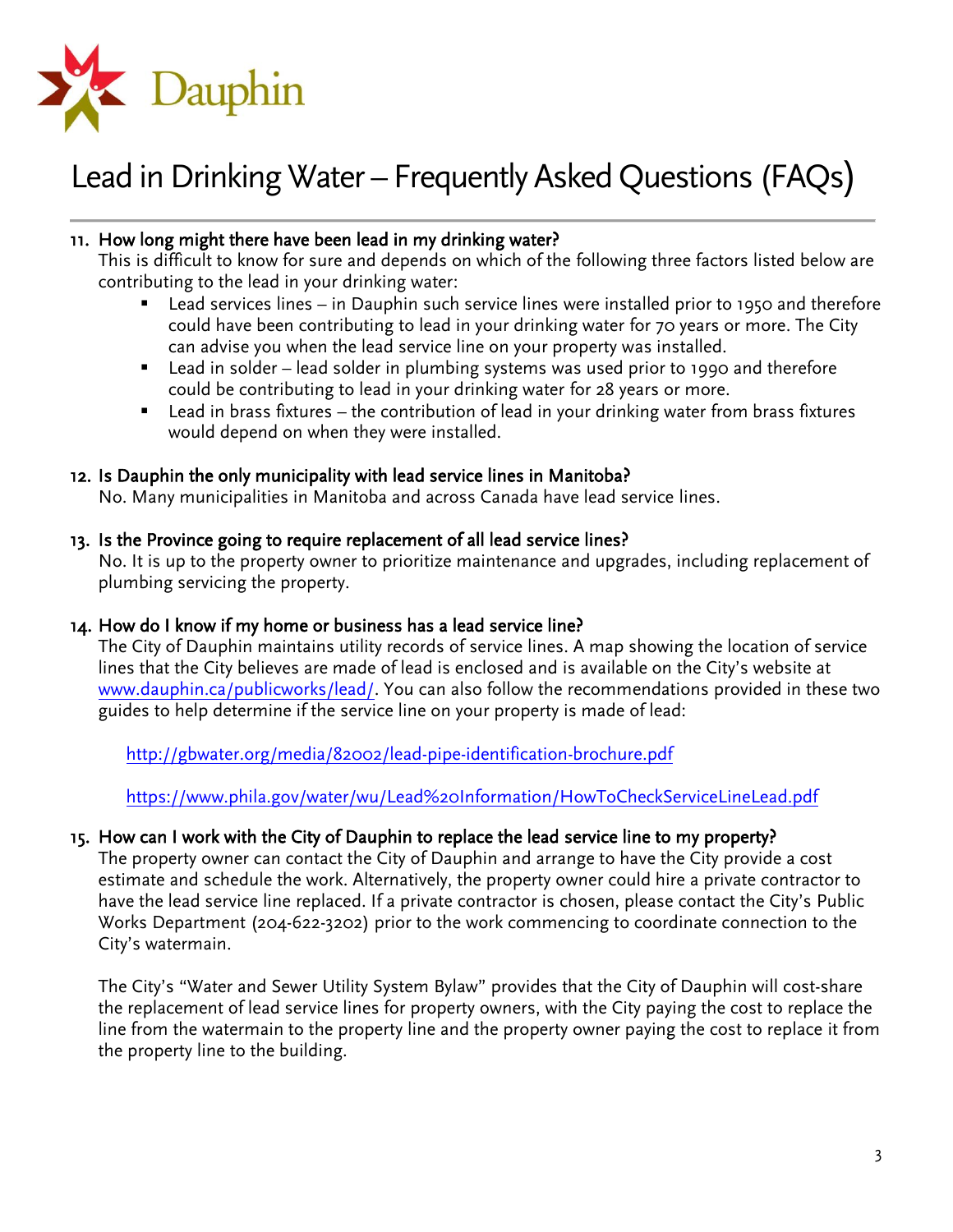

#### 16. How much does it cost me to replace my lead service line?

Costs vary depending on a number of factors, with the most significant being the distance from the street to the building. However, a rough estimate from the property line to the building (which is the property owner's responsibility) would be between \$2,000 and \$5,000.

#### 17. How do I know if my home or business has lead solder or brass fixtures?

It is recommended you talk to a plumber or a person knowledgeable about internal plumbing systems to determine whether your system has either of these potential lead contaminating sources.

#### 18. Should I consider buying a filter or using water from an alternate source?

If you are concerned there may be lead in your drinking water, obtaining water from another source in the interim is an option. Another alternative is to purchase a water filter that is NSF-certified to reduce lead.

#### 19. What do you mean by "water from an alternate source"?

At the property owner's discretion, drinking water could be obtained from another location, such as the drinking water truck fill station at the City Shop, a tested rural well, or local retailers that supply water in Dauphin. It is important that whichever source you consider has been tested and has been proven safe for human consumption (including lead levels below the national Health Canada guideline).

#### 20. Where can I purchase an NSF-certified lead reducing water filter?

The City of Dauphin has confirmed that multiple retailers in Dauphin carry various types of lead reducing water filters. However, these same retailers also carry many other water filters that do not reduce lead in drinking water, so the public is urged to read labels carefully to ensure the filters are both NSF-certified AND reduce lead in drinking water.

#### 21. What can happen if I purchase a lead reducing water filter and don't change the filter cartridge or follow the manufacturer's recommended standards?

It is very important to follow the manufacturer's recommended standards and change the filter cartridge according to those standards. Failure to do so may result in increased lead levels in your drinking water.

#### 22. Is it safe to shower or bathe in water with elevated lead levels?

Yes, you can shower and bathe in water with increased lead levels. Lead from drinking water is not absorbed very well through the skin, and very little is likely to be inhaled through water spray.

#### 23. Can water with elevated lead levels be used for cooking?

Boiling water will not remove lead. Use water from a tap with a filter that is NSF-certified to reduce lead or use alternate safe water for cooking.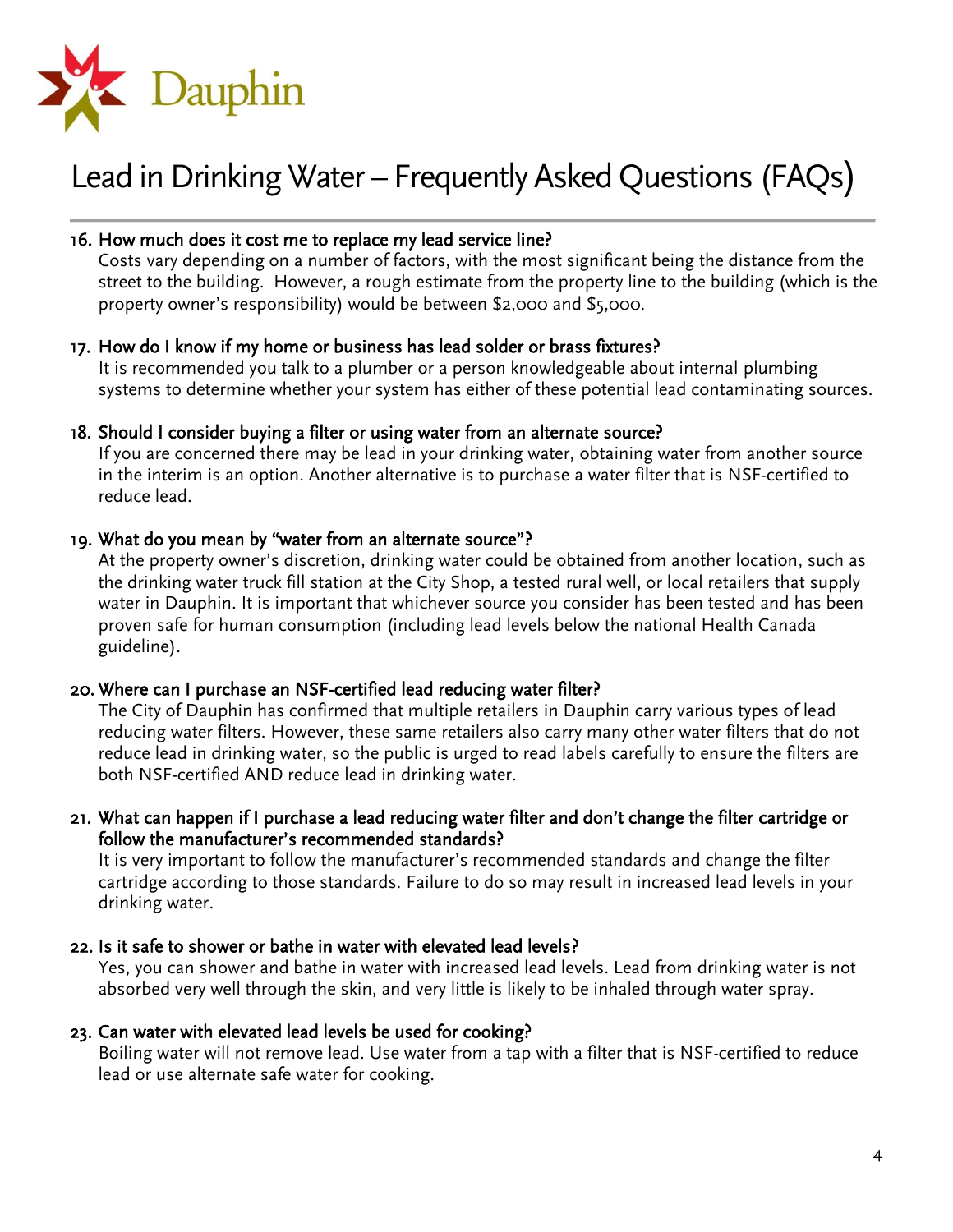

#### 24. Can water with an elevated lead level be used to brush my teeth?

Drinking water with an elevated lead level increases lead exposure. Use water from a tap with a filter that is NSF-certified to reduce lead or use alternate safe water for brushing teeth. This is particularly important for children since they are more likely to swallow the water and are more sensitive to lead exposure.

#### 25. Are other communities in Manitoba doing anything about lead in drinking water?

Winnipeg, Brandon, and Portage la Prairie have done some work to address lead levels in drinking water. Dauphin proactively contacted the Province about testing for lead in drinking water at the tap in advance of the implementation of the proposed national drinking water guideline changes.

#### 26. Will the City of Dauphin provide water testing to check lead levels in my drinking water?

The City of Dauphin will provide free testing for lead levels in drinking water for those properties with lead service lines. Any property without a lead service line that would like their water tested for lead will be responsible to pay the independent laboratory's cost to complete the test, which is estimated at \$50. In both cases, the lab test results will be sent directly to the property owner, with a copy to the City of Dauphin and the Province of Manitoba – Office of Drinking Water for information purposes. More information regarding water testing for lead is also enclosed and is available on the City's website.

#### 27. How prevalent or widespread is the lead issue in Dauphin?

The City's records show that 445 properties have lead service lines (out of a total of approximately 3,500), however all homes and businesses constructed prior to 1990 likely had lead solder used in the plumbing systems and may also have brass fixtures containing lead. To determine how pervasive this issue is within the community, the City of Dauphin will be conducting additional random testing of homes and businesses in late spring/early summer. The results of this testing will provide the City and Province with more information on this issue.

28. If lead solder was approved for use up to 1989 in the Manitoba Building Code, and brass fittings were also used for decades, won't this issue affect most of Manitoba and Canada?

Yes. The City believes most Manitoba communities and water systems will be affected, along with many across Canada.

#### 29. Whose responsibility is it to remove lead from my drinking water?

The water being produced by the City of Dauphin does not contain any measurable amount of lead. It is the property owner's responsibility to ensure the drinking water from their tap has lead levels below national standards. If you are a tenant, we recommend you contact your landlord.